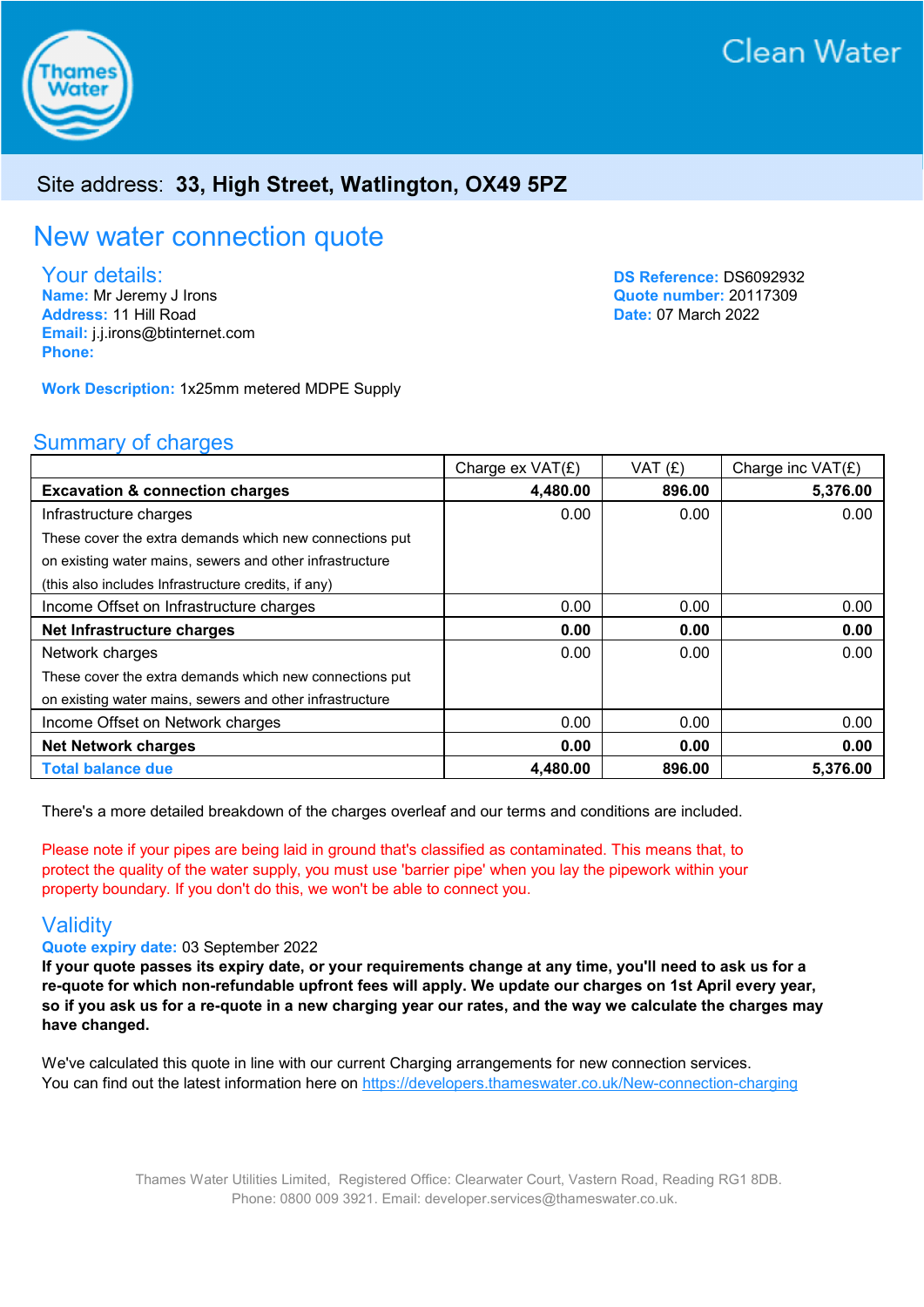### What's included

This quote relates to the work we'll do between your property boundary and our water main - you're responsible for installing the pipework within your property boundary. We don't make any profit from what we charge for new water connections - our charges simply reflect what it costs us to do the work.

The charges outlined in this quote include:

- The Provision of a connection to our water main, laying a pipe from our water main to the boundary of your property, connecting to your supply pipe at the boundary and (usually) the installation of a boundary box, an outside stop valve and a water meter. This includes excavation, backfill and reinstatement if required.
- Any Traffic Management and highway authority charges we incur to ensure safe working in or near the road, if applicable. These could include permit fees to work in the street, parking bay suspensions, road or lane closures, temporary traffic lights, bus stop suspensions, and lane rental charges.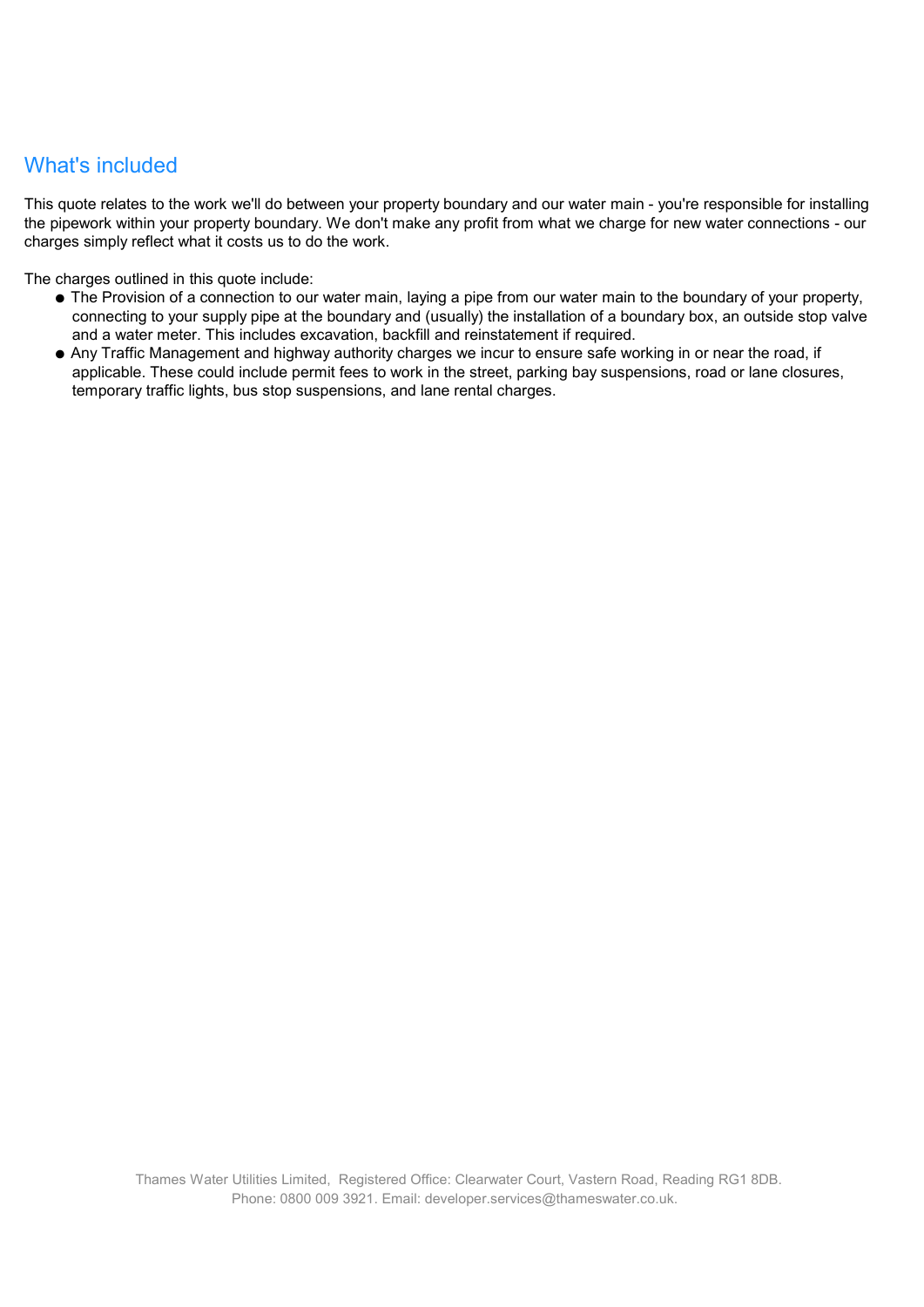## Detailed breakdown of charges

This section shows how the total balance due was calculated.

| Work that may be<br>completed by Thames<br>Water or a self-lay<br>provider | Qty  | Unit rate (£) | VAT rate<br>(%) | Charge $ex$ VAT $(E)$ | VAT(E) | Charge inc VAT $(E)$ |
|----------------------------------------------------------------------------|------|---------------|-----------------|-----------------------|--------|----------------------|
| 25mm MDPE Single<br><b>Connection in Road</b>                              | 1.00 | 1,880.00      | 20.00           | 1,880.00              | 376.00 | 2,256.00             |
| 25mm MDPE<br>pipe-lay in Footpath<br>(per M)                               | 3.00 | 320.00        | 20.00           | 960.00                | 192.00 | 1,152.00             |
| 25mm MDPE<br>pipe-lay in Road (per<br>M)                                   | 4.00 | 410.00        | 20.00           | 1,640.00              | 328.00 | 1,968.00             |
| Sub-total                                                                  |      |               |                 | 4,480.00              | 896.00 | 5,376.00             |

These elements of the work could be done by a self-lay provider instead of us, should you choose to use one. For more details on self-lay, visit http://www.lr.org/wirs.

| l Work that must be<br>completed by Thames<br>Water | Qtv | Unit rate $(E)$ | (% ) | VAT rate   Charge ex VAT $(E)$ | VAT(E) | $ ^{$ Charge inc VAT $(E)$ |
|-----------------------------------------------------|-----|-----------------|------|--------------------------------|--------|----------------------------|
| Sub-total                                           |     |                 |      |                                | 0.00   |                            |

| Infrastructure charges | Qty | Unit rate $(E)$ | VAT rate<br>(% ) | Charge ex VAT $(E)$ | VAT(E) | Charge inc VAT (£)   |
|------------------------|-----|-----------------|------------------|---------------------|--------|----------------------|
|                        |     |                 | Sub-total        | 0.00                | 0.00   | 0.00                 |
|                        |     |                 |                  |                     |        |                      |
| Income Offset          | Qty | Unit rate $(E)$ | VAT rate<br>(%)  | Charge ex VAT $(E)$ | VAT(E) | Charge inc VAT $(E)$ |
|                        |     |                 | Sub-total        | 0.00                | 0.00   | 0.00                 |

| VAT(£<br>$\sim$<br>Charge<br>. ex | VAT(E) | ۲/۴<br>$\sim$<br>Charge<br><b>INC</b><br>VA.<br>. . |
|-----------------------------------|--------|-----------------------------------------------------|
| 480.00<br>480.                    | 896.00 | $\sim$<br>.00                                       |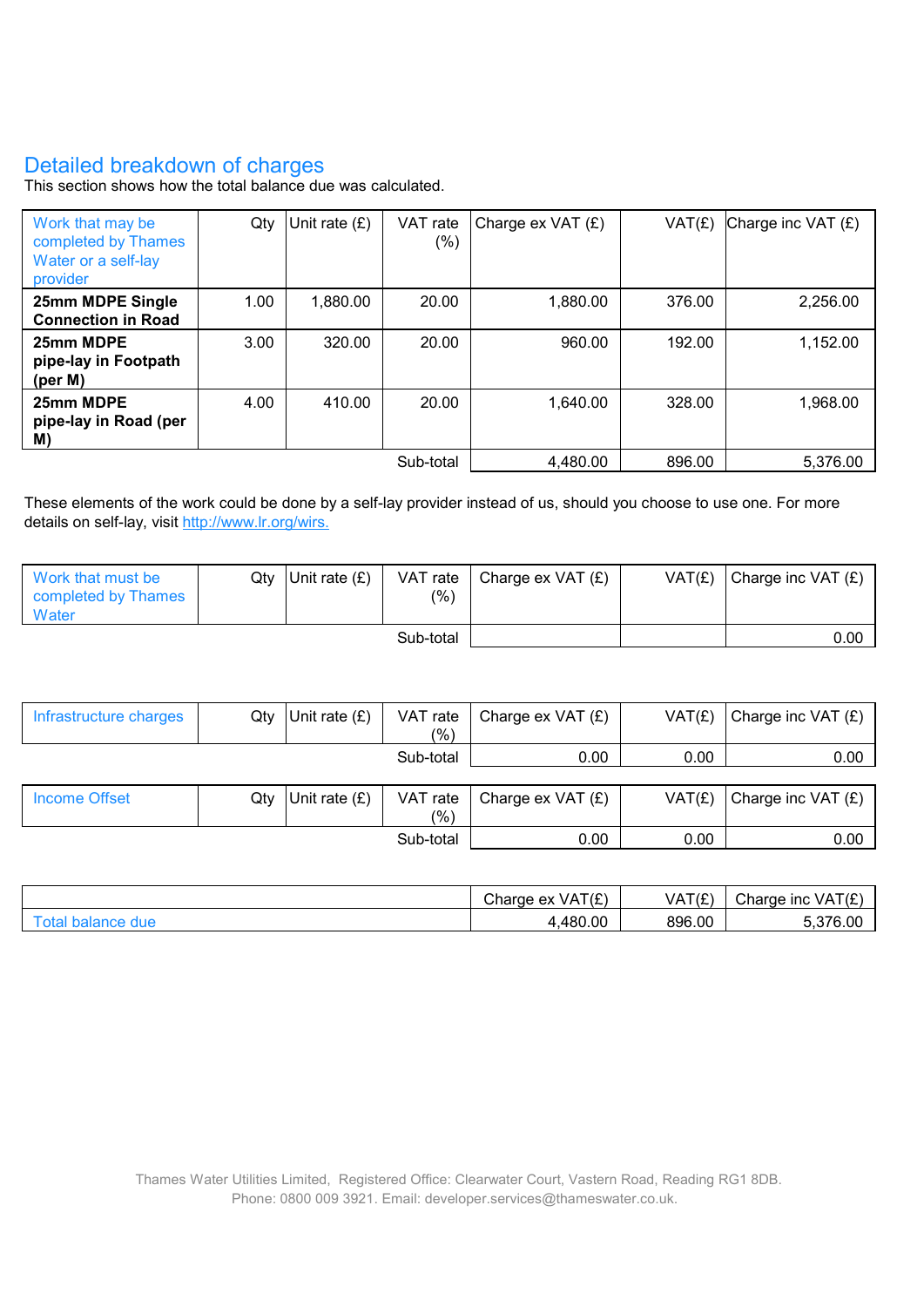#### Terms and conditions

By paying this quote, you're accepting our terms and conditions below:

- 1 This quote has been produced in line with our charging arrangements. These can be found at https://developers.thameswater.co.uk/New-connection-charging.
- 2 This quote is valid for 180 calender days. After this time you will need to apply for a requote (for which charges apply). 3 You must comply with the conditions of connection specified within these terms and conditions.
- 4 This quote has been calculated based on the information available to us, including the information you provided as part of your application for a service connection. In the event that the information you provided was incorrect or your
- requirements change, you will need to ask for a requote (for which charges apply) before we make the connection. 5 If you request a change to the design once we are on-site, you will be asked to sign a variation order to confirm you will pay the cost of the changes based on our fixed price charges applicable at the date of the works, or we will cancel the job and ask you to obtain a re-quote. Abortive charges and charges for additional site visits are not included in our quote and will increase the cost of your Service Connection where applicable.
- 6 Your payment options are set out in our charging arrangements. As detailed therein you can pay in advance or on completion of the new service connections. If you pay in advance you will be charged using the rates in effect on the day we issued our quotation. If you pay on completion of each connection, you will be charged using the rates in effect on the day we complete our works, which could be different from the charges detailed in this quotation. In order to pay on completion, you will need to provide us with an acceptable form of security before we carry out any work. The security will be equal to the expected total value of the charges for your new service connection(s). Details of the security we accept can be found in our charging arrangements.
- 7 We do not accept conditions which may be contained in your own order forms or other documents and which are not consistent with these conditions.
- 8 Unless otherwise agreed in writing by us, a separate service pipe must be provided for each house or building and for each part of a building that is separately occupied.
- 9 We will only lay the portion of the service pipe from the water main in the public land to the boundary of your property and it is your responsibility to provide and pay for the portion of the service pipe from the boundary of your property up to and into your property. Should the boundary of your property and that of the public land be separated by private land owned by a third party it is your responsibility to obtain permission from the landowner and lay this portion of service pipe.
- 10 If you have not provided the plot to postal information already, you must provide this information at your earliest convenience. We are entitled to delay the new connection until you provide such information.
- 11 The plumbing installations, both internally and externally within the boundary of your property, must be in such a condition as to allow the fitting of a water meter. We will visit the site to verify these requirements for all external pipe work installations and a random sample of internal pipe work installations. You must ensure that external pipe work is uncovered for this inspection before any connection can be carried out by us.
- 12 We require a minimum of five working days' notice to enable us to schedule the appropriate water regulations inspections. You must pass the Water Regulations inspection before any connection to our water main can be made. If you fail the Water Regulations inspection you must correct any faults identified in the inspection and ask us to make a re-inspection of the relevant pipework (additional visit charges apply). If you use a WaterSafe or Thames Water approved plumber / contractor we will not need to inspect the external underground pipework providing that a certificate of compliance (which they should provide you with) is sent to us.
- 13 Every service pipe connecting your property to our water main must be metered. The meter reading will be used by us to determine the charges we raise for water and sewerage services for your property.
- 14 In situations where your property contains parts that are separately occupied, but are not individually served by a separate service pipe, (if agreed by us under clause 8 above) each separately occupied part of your property must also be metered. The meter will be used by us to determine the charges we raise for water and sewerage services.